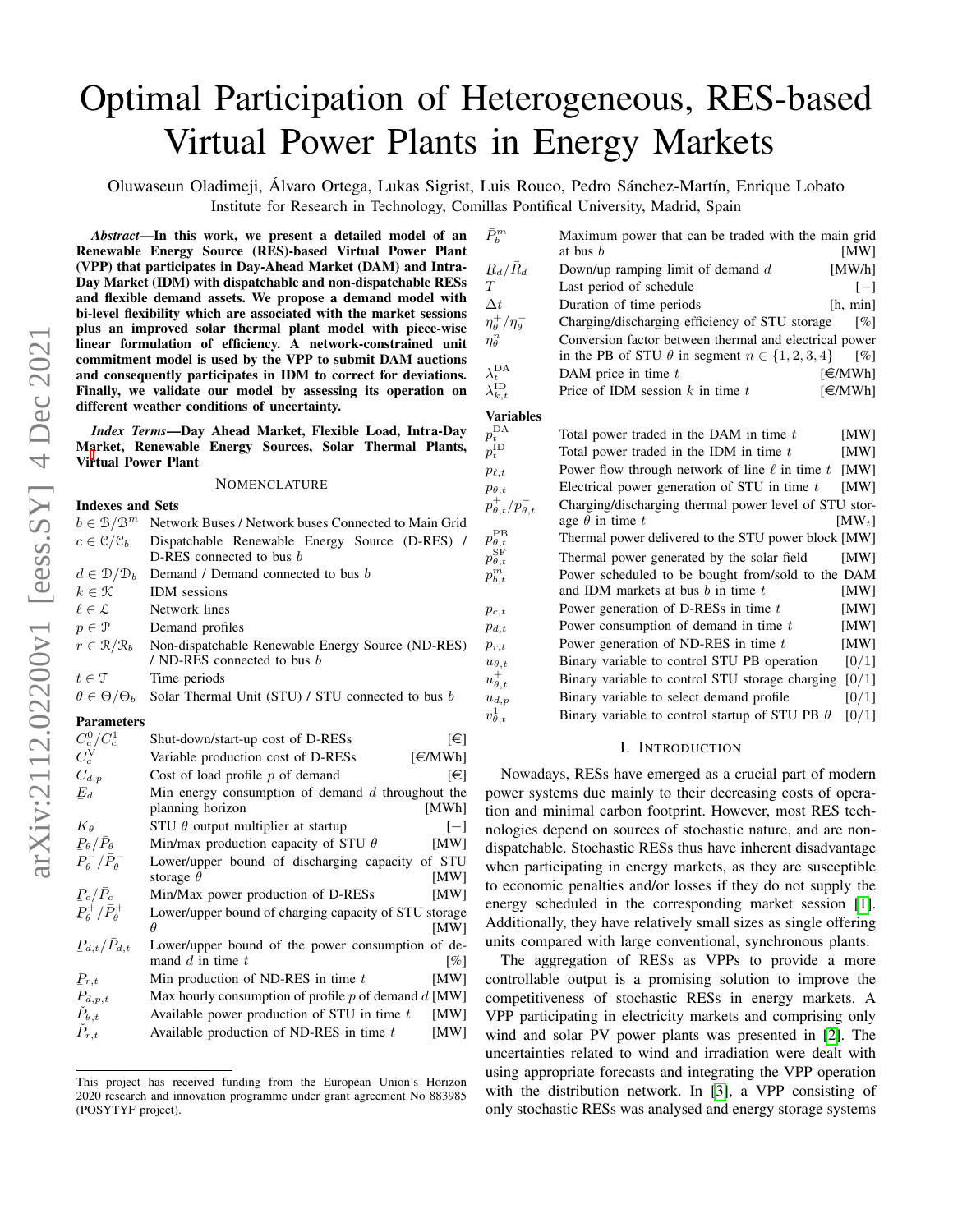were utilized in providing the flexibility required to reduce the impact of generation uncertainty.

While models of the most common stochastic RES technologies such as wind and solar PV generation participating in energy markets are well established, appropriate modeling of other emerging technologies, e.g., Concentrated Solar Plant (CSP) is still an open issue. For instance, two aspects need to be carefully considered when modelling CSPs. These are integration of molten-salt thermal storage with the CSPs, and non-linear conversion efficiencies from thermal to electrical energy. The latter depend on the level of thermal power injected into the power block of the plant. CSPs with storage were modelled in [\[4\]](#page-6-3) and [\[5\]](#page-6-4) but conversion efficiency was chosen as an average value in both studies. Choosing a single average efficiency value might appear as a good compromise [\[6\]](#page-6-5), but it does not correspond to actual operation of the CSP.

VPPs are also gradually including demands with flexibility provision capability in their portfolio [\[7\]](#page-6-6). However, a main challenge with demand side management models is the absence of appropriate structures of incentives for consumers that provide such flexibility actions. Flexible and non-flexible loads with associated costs were presented in [\[8\]](#page-6-7) but these incentive measures were not addressed. A price-based control for demand management was proposed in [\[9\]](#page-6-8) while neglecting the parametrization of the comfort of end users. In [\[10\]](#page-6-9), the behaviour of dispatchable loads on an aggregated scale was studied but the end-goal in that work was decreasing the power system operation costs as well as reducing the need for conventional power plants.

In this regard, the contribution of this paper is a detailed model of heterogeneous, RES-based VPPs participating in energy markets. We propose:

- 1) a demand model with bi-level flexibility associated with different energy market trading sessions. In contrast to other studies, the demand owner sets different profiles which the VPP manager can choose from in DAM and allows tolerances around the chosen profile at IDM;
- 2) a detailed CSP model with storage capability. The model includes a linear formulation for the operation of CSP that addresses conversion from thermal to electrical energy using a piece-wise linear efficiency function; and
- 3) a network-constrained unit commitment model used by the VPP to submit DAM auctions and then subsequently participates in IDM sessions to correct for deviations of its ND-RES forecasts.

In this study, it is considered that the VPP participates in the Spanish energy market because of its separation of DAM and IDM, and ease of entrance of RESs [\[11\]](#page-6-10). However, no subsidies from the system or market operator are considered.

# <span id="page-1-0"></span>II. OVERVIEW OF SPANISH ENERGY MARKET STRUCTURE

The wholesale electricity spot market in Spain is organised by the market operator (OMIE) [\[12\]](#page-6-11) and system operator (Red Eléctrica de España (REE)) [\[13\]](#page-6-12). Two broad markets, the DAM and IDM, govern the day-to-day running of electricity provision and consumption with some additional arrangements associated with ensuring reliability and secure operation of the energy system [\[14\]](#page-6-13).

After DAM clearance, IDMs are instantiated to make adjustments to DAM cleared bids and correct infeasible schedules. These modifications or corrections can be due to unplanned shutdown of dispatchable sources of generation, changes in ND-RES outputs, demand changes and/or line faults. IDM sessions are especially useful for balancing renewable generation bid deficits or surplus by giving market participants with RESs an avenue to update their availability when their submitted DAM bids are different from near real time realizations. There are seven IDM sessions; the first and second cover 24 hours of the operation day while the remaining five sessions cover a receding subset of the 24 hours [\[14\]](#page-6-13).

A consortium of generation and demand assets (a VPP), participating in the Spanish energy market can thus capture the operational flexibility which the different energy market segments offer in order to maximize its revenue. Our work, while currently tailored to the Spanish market, can be applied in other markets of similar characteristics and proves the potential of RES-based VPPs.

# III. VPP MODELLING

<span id="page-1-1"></span>This section formulates and discusses the VPP model proposed in this paper. The VPP comprises Dispatchable Renewable Energy Sources (D-RESs) (hydro and biomass), Nondispatchable Renewable Energy Sources (ND-RESs) (wind power plant, solar PV and solar thermal generation with storage capability) and flexible demands. These assets are distributed across the power network at different buses and connected to the main grid through one or more Points of Common Coupling (PCC). The business model considered for the VPP is maximization of its aggregated profit by optimally scheduling its generation and demand assets.

The formulation for each asset class is enumerated below. D-RES are modeled like conventional power plants [\[15\]](#page-6-14) with linearized operation costs of the dispatchable assets. Network constraints are formulated using DC power flow [\[16\]](#page-6-15). The objective function of the VPP, and constraints for the ND-RESs, flexible demand, STU and energy balance at the PCCs are presented in the following subsections.

### *A. Profit Maximization Objective*

Due to small volumes of energy traded in the IDM relative to DAM and modest price differences between these markets [\[14\]](#page-6-13), the objective functions in DAM and IDM are decoupled in this work. Each IDM further has associated constraints to cater for updates or changes in forecasts of stochastic sources. In DAM, the objective function [\(1\)](#page-2-0) is the maximization of the obtainable profit by the VPP assets calculated as the revenue from power trades minus cost of operating D-RES and cost of selecting a particular load profile. For the different IDM sessions, the benefit [\(2\)](#page-2-1) is calculated over changes in traded power  $\Delta p_{k,c,t}$  between: (i) DAM and first IDM trading period and (ii) other subsequent IDM sessions. Cost of choosing a specific load profile is not included while computing objective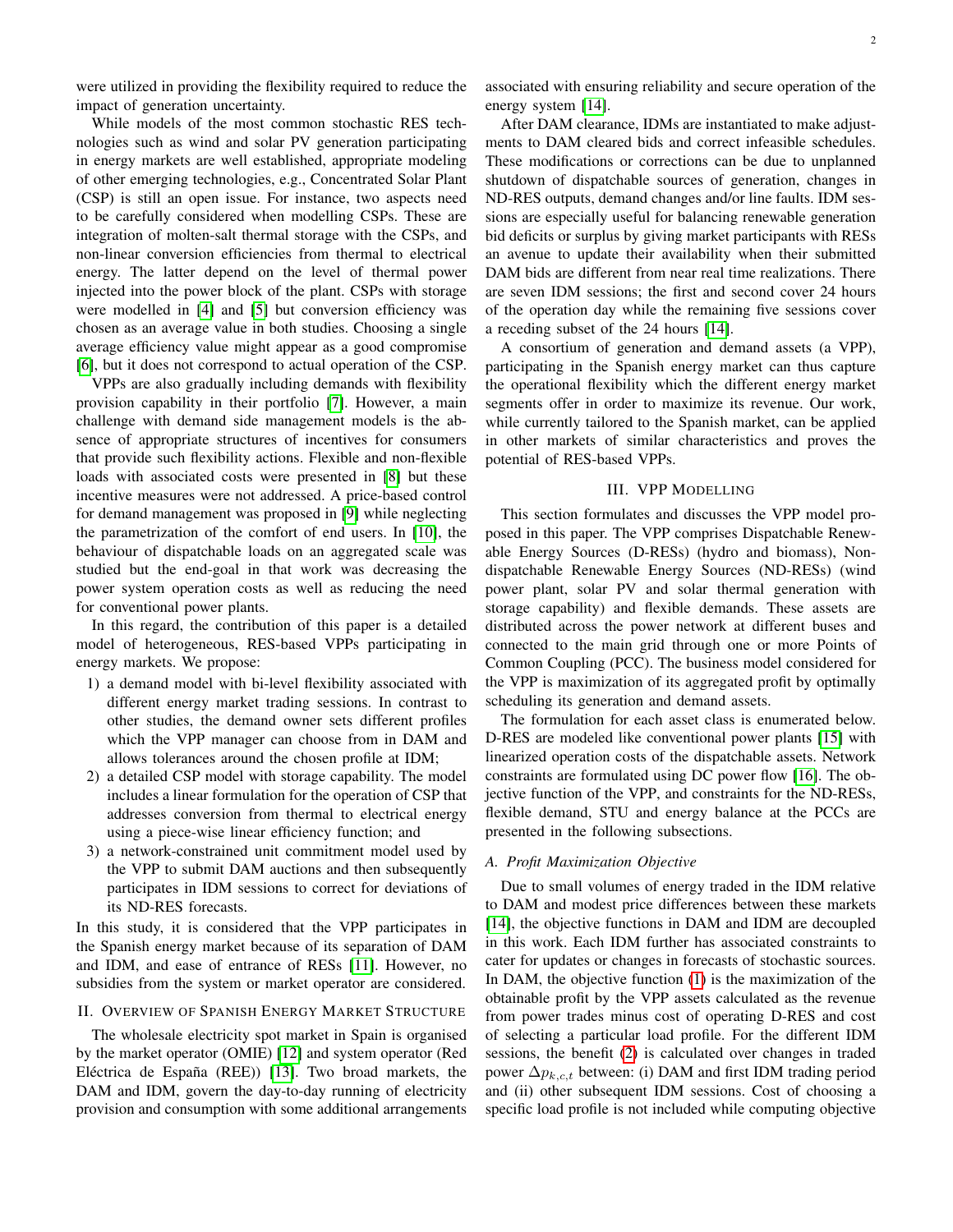of IDM because this choice is previously made during DAM participation and must be accounted for only once.

$$
\max_{\substack{\text{max} \\ \text{max}}} \sum_{t \in \mathcal{T}} \left[ \lambda_t^{\text{DA}} p_t^{\text{DA}} \Delta t - \sum_{c \in \mathcal{C}} \left( C_c^{\text{V}} p_{c,t} \Delta t + c_{c,t}^0 + c_{c,t}^1 \right) \right] - \sum_{d \in \mathcal{D}} \sum_{p \in \mathcal{P}} C_{d,p} u_{d,p} \tag{1}
$$
\n
$$
\max_{\substack{\text{min} \\ \text{min} \\ \text{max}}} \sum_{t = \tau_k}^{|\mathcal{T}|} \left[ \lambda_{k,t}^{\text{ID}} p_{k,t}^{\text{ID}} \Delta t + \sum_{c \in \mathcal{C}} \left( C_c^{\text{V}} \Delta p_{k,c,t} \Delta t + c_{k,c,t}^0 + c_{k,c,t}^1 \right) \right], \quad \forall k \in \mathcal{K} \quad (2)
$$

# *B. Energy Balance*

Energy balance constraints common to both market stages are modeled in [\(3\)](#page-2-2) whereas those specific to DAM and IDM are formulated in [\(4\)](#page-2-3) and [\(5\)](#page-2-4) respectively. Nodal analysis is utilized, implying that at each bus of the network, sum of inflows and outflows must be equal. Equation [\(3a\)](#page-2-5) gives energy balance at the Point of Common Coupling (PCC) with the main grid while [\(3b\)](#page-2-6) is the balance for all other buses in the VPP network at every time period [\[17\]](#page-6-16). The difference between both equations is the presence of  $p_{b,t}^m$  at the main grid representing scheduled power to be traded with other market participants. This power available for trading (buy or sell) is set within prespecified bounds in [\(3c\)](#page-2-7).

$$
\sum_{c \in \mathcal{C}_b} p_{c,t} + \sum_{r \in \mathcal{R}_b} p_{r,t} + \sum_{\theta \in \Theta_b} p_{\theta,t} - \sum_{\ell \mid i(\ell) = b} p_{\ell,t} + \sum_{\ell \mid j(\ell) = b} p_{\ell,t}
$$

$$
= p_{b,t}^m + \sum_{d \in \mathcal{D}_b} p_{d,t} , \qquad \forall b \in \mathcal{B}^m, \forall t \in \mathcal{T} \quad (3a)
$$

$$
\sum_{c \in \mathcal{C}_b} p_{c,t} + \sum_{r \in \mathcal{R}_b} p_{r,t} + \sum_{\theta \in \Theta_b} p_{\theta,t} - \sum_{\ell \mid i(\ell) = b} p_{\ell,t} + \sum_{\ell \mid j(\ell) = b} p_{\ell,t}
$$

$$
= \sum_{d \in \mathcal{D}_b} p_{d,t} , \qquad \forall b \in \mathcal{B} \setminus \mathcal{B}^m, \forall t \in \mathcal{T} \quad (3b)
$$

$$
-\bar{P}_b^m \le p_{b,t}^m \le \bar{P}_b^m , \qquad \forall b \in \mathcal{B}^m, \forall t \in \mathcal{T} \quad (3c)
$$

*1) DAM Formulation:* Equation [\(4a\)](#page-2-8) ensures that summation of traded power at all buses connected to the main grid is equivalent to the total power available for trading by VPP whereas [\(4b\)](#page-2-9) relaxes this available power at each time period.

<span id="page-2-3"></span>
$$
p_t^{\text{DA}} = \sum_{b \in \mathcal{B}^m} p_{b,t}^m, \qquad \forall t \in \mathcal{T} \quad (4a)
$$

$$
-\left(\sum_{d \in \mathcal{D}} P_{d,p,t} + \sum_{\theta \in \Theta} \bar{P}_{\theta}^+\right) \le p_t^{\text{DA}}
$$

$$
\le \sum_{c \in \mathcal{C}} \bar{P}_c + \sum_{r \in \mathcal{R}} \check{P}_{r,t} + \sum_{\theta \in \Theta} \bar{P}_{\theta}, \qquad \forall p \in \mathcal{P}, \forall t \in \mathcal{T} \quad (4b)
$$

*2) IDM Formulation:* For IDM sessions, the bounds on the traded power are modified such that the load profile that was chosen in the DAM is taken into account as formulated in [\(5a\)](#page-2-10). Note that the IDM offers/bids do not substitute those submitted in the DAM, but rather, they are *adjustments* of the DAM offers/bids as reflected in [\(5b\)](#page-2-11). The rationale behind such adjustments is duly justified in Sections [II](#page-1-0) and [III-C.](#page-2-12)

<span id="page-2-10"></span><span id="page-2-4"></span><span id="page-2-0"></span>
$$
-\left(\sum_{d\in\mathcal{D}}\left(1+\bar{P}_{d,t}\right)P_{d,p,t}^{\mathbf{p}^*}+\sum_{\theta\in\Theta}\bar{P}_{\theta}^+\right)\leq p_t^{\mathbf{D}\mathbf{A}^*}+\sum_{\kappa=1}^{k-1}p_{\kappa,t}^{\mathbf{D}^*}+p_{k,t}^{\mathbf{D}}\\ \leq \sum_{c\in\mathcal{C}}\bar{P}_c+\sum_{r\in\mathcal{R}}\check{P}_{r,t}+\sum_{\theta\in\Theta}\bar{P}_{\theta} , \qquad \forall k\in\mathcal{K}, \forall t\geq\tau \quad (5a)
$$

<span id="page-2-11"></span>
$$
p_t^{\text{DA}^*} + \sum_{\kappa=1}^{k-1} p_{\kappa,t}^{\text{ID}^*} + p_{k,t}^{\text{ID}} = \sum_{b \in \mathcal{B}^m} p_{b,t}^m , \qquad \forall k \in \mathcal{K}, \forall t \ge \tau \quad (5b)
$$

<span id="page-2-1"></span>In [\(5\)](#page-2-4),  $p_t^{DA^*}$  and  $p_t^{ID^*}$  are the solutions of the DAM and previous IDMs respectively; and  $P_{d,p,t}^{p^*}$  is the optimal load profile for each demand, scaled by the profile's upper bound of uncertainty,  $\bar{P}_{d,t}$ , (see [\(5a\)](#page-2-10)). Note that for the nodal equations, we have the same constraints as in [\(3\)](#page-2-2), but the time index,  $\forall t \in \mathcal{T}$ , is replaced with  $\forall t \geq \tau$ , where  $\tau$  is the first delivery period of the current IDM session.

#### <span id="page-2-12"></span>*C. Non-dispatchable Renewable Energy Sources*

The ND-RESs modeled in [\(6\)](#page-2-13) comprise mainly wind power and solar PV plants. The lower bound represents the asset technical minimum (e.g., cut-in speed for wind plant) while the output is bounded above by the available stochastic source.

<span id="page-2-13"></span>
$$
P_{r,t} \le p_{r,t} \le \check{P}_{r,t} , \qquad \forall r \in \mathcal{R}, \forall t \in \mathcal{T} \quad (6)
$$

#### <span id="page-2-2"></span>*D. Solar Thermal Units*

<span id="page-2-5"></span>STUs are synchronous generating plants that rely on a stochastic renewable source (solar irradiation). Additionally, they usually include storage capability for as much as 8 hours at full power capacity [\[18\]](#page-6-17). Moreover, conversion between thermal and electrical power that takes place in the Power Block (PB) of the STU needs to be appropriately formulated. For these reasons, STUs cannot be accurately represented by parametrizing any of the sets of constraints above, and they require a specific set in the VPP model proposed in this paper.

<span id="page-2-7"></span><span id="page-2-6"></span>Equation [\(7a\)](#page-3-0) defines upper and lower bounds of the active power (thermal) that can be generated by the solar field,  $p_{\theta,t}^{\text{SF}}$ , which is only limited by the available power extractable from solar irradiation. The charging and discharging power (thermal) of the STU storage device are bounded above and below in [\(7b\)](#page-3-1) and [\(7c\)](#page-3-2). The power (thermal),  $p_{\theta,t}^{\text{PB}}$ , sent to the PB which converts the thermal into electrical power through a synchronous turbine, is given in [\(7d\)](#page-3-3). It is the sum of the thermal power generated by the solar field, net thermal power of the STU storage and a final factor containing coefficient  $K_{\theta}$  that takes startup losses into account. This power is then bounded in [\(7e\)](#page-3-4) by the maximum and minimum power output of the turbine. The commitment status of the PB reflecting its on/off status is modeled like dispatchable power plants.

<span id="page-2-9"></span><span id="page-2-8"></span>Electrical power output of the STU is given by [\(7f\)](#page-3-5). Conversion between thermal and electrical power is nonlinear, and depends on the level of thermal power injected into the PB. The higher  $p_{\theta,t}^{\text{PB}}$  is, the more efficient the conversion. In this work, we have defined four linear segments, delimited by  $P_{\theta}^{\text{PB}} = \{P_{\theta}^{\text{PB}}, P_{\theta}^{\text{PB},1}, P_{\theta}^{\text{PB},2}, \bar{P}_{\theta}^{\text{PB}}\}\$ , and characterized by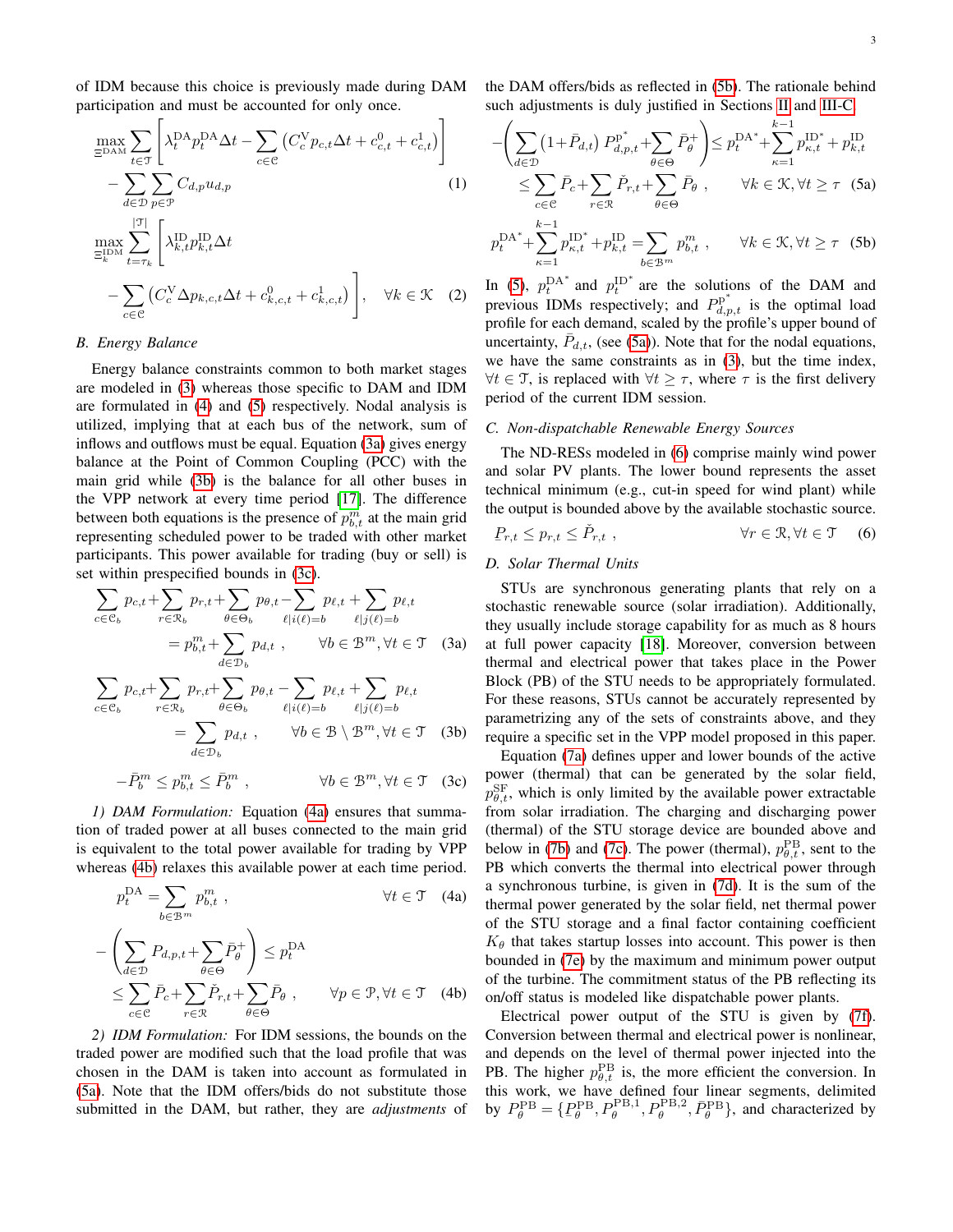

<span id="page-3-6"></span>Fig. 1. Power Block conversion efficiency

different conversion factors,  $\eta_{\theta} = {\eta_{\theta}^1, \eta_{\theta}^2, \eta_{\theta}^3, \eta_{\theta}^4}$ . Fig. [1](#page-3-6) shows the PB efficiency for converting thermal power input into electric power using parameters for a 50 MW STU in Spain.

Finally, equations that model the thermal energy stored in the STU storage device are [\(7g\)](#page-3-7)-[\(7j\)](#page-3-8) where  $\overline{E}_{\theta,t}$  is the thermal storage capacity and  $\alpha_{\theta}/\bar{\alpha}_{\theta}$  is the lower/upper bound multiplier of storage at the final period of the schedule.

 $0 \leq p_{\theta,t}^{\text{SF}} \leq \check{P}_{0}$  $\forall \theta \in \Theta, \forall t \in \mathcal{T}$  (7a)

 $P_{\theta}^+ u_{\theta,t}^+ \leq p_{\theta,t}^+ \leq \check{P}_{\theta,t} u_{\theta,t}^+$  $\stackrel{+}{\theta,t}$ ,  $\forall \theta \in \Theta, \forall t \in \mathcal{T}$  (7b)  $+$  \p - < n<sup>-</sup> +

$$
(1 - u_{\theta, t}^+) P_\theta^- \le p_{\theta, t}^- \le (1 - u_{\theta, t}^+) \bar{P}_\theta^- , \ \forall \theta \in \Theta, \forall t \in \mathcal{T} \text{ (7c)}
$$
  

$$
P_\theta^{\text{PB}} - P_\theta^{\text{SF}} + P_\theta^- = P_\theta^+ - K_\theta u^{\text{LP}} \bar{P}_\theta^{\text{PB}} \ \forall \theta \in \Theta \ \forall t \in \mathcal{T} \text{ (7d)}
$$

$$
p_{\theta,t}^{\text{PB}} = p_{\theta,t}^{\text{SF}} + p_{\theta,t}^- - p_{\theta,t}^+ - K_{\theta} v_{\theta,t}^1 \bar{P}_{\theta}^{\text{PB}} , \forall \theta \in \Theta, \forall t \in \mathcal{T} \tag{7d}
$$
  

$$
u_{\theta,t} P_{\theta}^{\text{PB}} \le p_{\theta,t}^{\text{PB}} \le u_{\theta,t} \bar{P}_{\theta}^{\text{PB}} , \qquad \forall \theta \in \Theta, \forall t \in \mathcal{T} \tag{7e}
$$

$$
p_{\theta,t} = \begin{cases} \eta_{\theta}^{1} p_{\theta,t}^{\text{B B}} & \text{if } 0 \leq p_{\theta,t}^{\text{PB}} < P_{\theta}^{\text{PB}} \\ \eta_{\theta}^{2} p_{\theta,t}^{\text{BB}} & \text{if } P_{\theta}^{\text{B B}} \leq p_{\theta,t}^{\text{B B}} < P_{\theta}^{\text{PB,1}} \\ \eta_{\theta}^{3} p_{\theta,t}^{\text{B B}} & \text{if } P_{\theta}^{\text{PB,1}} \leq p_{\theta,t}^{\text{PB}} < P_{\theta}^{\text{PB,2}} \\ \eta_{\theta}^{4} p_{\theta,t}^{\text{BB}} & \text{if } P_{\theta}^{\text{PB,2}} \leq p_{\theta,t}^{\text{PB}} \leq \bar{P}_{\theta}^{\text{PB}} \end{cases},
$$
\n
$$
\forall \theta \in \Theta, \forall t \in \mathcal{T} \quad (7f)
$$

$$
e_{\theta,t} = e_{\theta,(t-1)} + p_{\theta,t}^+ \Delta t \eta_{\theta}^+ - \frac{p_{\theta,t}^- \Delta t}{\eta_{\theta}^-} , \qquad \forall \theta \in \Theta, \forall t \in \mathcal{T} \tag{7g}
$$

 $\begin{split} \Xi^{\boldsymbol{\theta},t} \supseteq \Xi^{\boldsymbol{\theta},t} \supseteq \Xi^{\boldsymbol{\theta},t} \;, \ \varrho_{\theta} \bar{E}_{\theta,t} \leq e_{\theta,t} \leq \bar{\alpha}_{\theta} \bar{E} \end{split}$  $E_{\theta,t} \le e_{\theta,t} \le \bar{E}_{\theta,t}$ ,  $\forall \theta \in \Theta, \forall t \in \mathcal{T}$  (7h) َ ا⊾<br>∘  $\forall \theta \in \Theta$ ,  $t = T$  (7i)  $0 \le \alpha_{\theta} \le \bar{\alpha}_{\theta} \le 1$ ,  $\forall \theta \in \Theta$  (7j)  $u_{\theta,t}, u_{\theta,t}^+, v_{\theta}^1$  $\forall \theta \in \Theta, \forall t \in \mathcal{T}$  (7k)

Note that, for implementation purposes, the piece-wise linear function, [\(7f\)](#page-3-5), is remodelled with SOS-2 constraints [\[19\]](#page-6-18).

#### *E. Flexible Demands*

In this work, we present a novel participation of flexible demands in a VPP comprising two levels of flexibility which are associated with the DAM and IDM market sessions.

*1) DAM Formulation:* At the first stage, such participation involves the selection of a specific load profile. With this aim,  $(8a)$  and  $(8b)$  ensure that for each demand d, only one load profile  $p$  out of all available profiles is selected. These profiles mirror the different available operational characteristics of the demand assets. e.g. for residential demand, a profile might feature dual peaks at 09:00 and 20:00 while another profile features a shift of the peaks to 07:00 and 21:00 respectively. These profiles are prepared by the demand owners/aggregators and subsequently communicated to the VPP manager. One of them could be the default profile which the load owner

will follow if no coordination exists. Other profiles which can offer flexibility but might lead to higher operation costs for the load owner can be presented and the VPP manager needs to compensate them in exchange for the offered flexibility if those profiles are selected.

<span id="page-3-10"></span><span id="page-3-9"></span>
$$
p_{d,t} = \sum_{p \in \mathcal{P}} P_{d,p,t} u_{d,p} , \qquad \forall d \in \mathcal{D}, \forall t \in \mathcal{T} \quad (8a)
$$

$$
\sum_{p \in \mathcal{P}} u_{d,p} = 1 , \qquad \forall d \in \mathcal{D} \qquad (8b)
$$

 $u_{d,p} \in \{0,1\}, \qquad \forall d \in \mathcal{D}, \forall p \in \mathcal{P} \quad (8c)$ 

<span id="page-3-0"></span>*2) IDM Formulation:* The second level of demand flexibility is provided during the different IDM sessions, formulated in [\(9\)](#page-3-11). At IDM, the load profile selected from DAM cannot be changed. However, the demand owner allows the VPP manager to vary the consumption a small percentage above and below that selected profile  $(P_{d,p,t}^*)$  as presented in [\(9a\)](#page-3-12). These bounds on the demand may or may not be symmetric; and are chosen in this paper as a reflection of realistic practises. Equations [\(9b\)](#page-3-13) and [\(9c\)](#page-3-14) define the ramps of the demand profile from one period to the next. Finally, [\(9d\)](#page-3-15) ensures that, over the total duration of the current IDM session plus the periods covered in previous sessions, a minimum amount of energy is consumed. The energy values settled in previous periods,  $p_{d,t}^*$ , are thus accounted for during subsequent IDM.

<span id="page-3-4"></span><span id="page-3-3"></span><span id="page-3-2"></span><span id="page-3-1"></span>
$$
(1 - P_{d,t}) P_{d,p,t}^* \le p_{d,t}
$$
  
\n
$$
\le (1 + \bar{P}_{d,t}) P_{d,p,t}^*, \qquad \forall d \in \mathcal{D}, \forall t \ge \tau \quad (9a)
$$
  
\n
$$
p_{d,t} - p_{d,(t-1)} \le \bar{R}_d \Delta t , \qquad \forall d \in \mathcal{D}, \forall t \ge \tau \quad (9b)
$$

<span id="page-3-5"></span>
$$
p_{d,(t-1)} - p_{d,t} \leq B_d \Delta t, \qquad \forall d \in \mathcal{D}, \forall t \geq \tau \quad (9c)
$$

<span id="page-3-7"></span>
$$
E_d \le \sum_{l=1}^{\tau-1} p_{d,t}^* \Delta t + \sum_{l=1}^{|\mathcal{T}|} p_{d,t} \Delta t , \qquad \forall d \in \mathcal{D}
$$
 (9d)

#### $t=1$  $p_{d,t}^* \Delta t + \sum$  $t=\tau$  $p_{d,t}\Delta t$ ,  $\forall d \in \mathcal{D}$  (9d)

# <span id="page-3-15"></span><span id="page-3-14"></span><span id="page-3-13"></span><span id="page-3-12"></span><span id="page-3-11"></span>IV. CASE STUDY

<span id="page-3-16"></span><span id="page-3-8"></span>This section presents the case studies considered to test and validate the RES-based VPP model proposed in this paper. Section IV.A outlines the VPP topology considered, which resembles a subarea of the southern region of the Spanish grid. The input data that is fed into the model is then described in Section IV.B. Finally, Section IV.C presents and discusses the simulation results. These case studies are implemented in GAMS with CPLEX on a computer with 32GB memory, intel i7 and run-time (reading of data, algorithm execution and writing of results) is less than 5 seconds for all scenarios.

# *A. VPP Description*

The VPP assets are distributed across a 12-node network connected to a main grid through a PCC as shown in Fig. [2.](#page-4-0) The capacities of D-RESs, hydro (bus 6) and biomass (bus 9) are 111 and 5 MW respectively. For ND-RESs, wind power plant (bus 4), solar PV (bus 8) and STU (bus 1) power block have rated capacities of 50 MW each. The thermal storage capacity associated with the STU is  $1100 \text{ MWh}_{th}$ . It is desired that, after an operation day, a predefined amount of such capacity is reserved for first period of the next operation day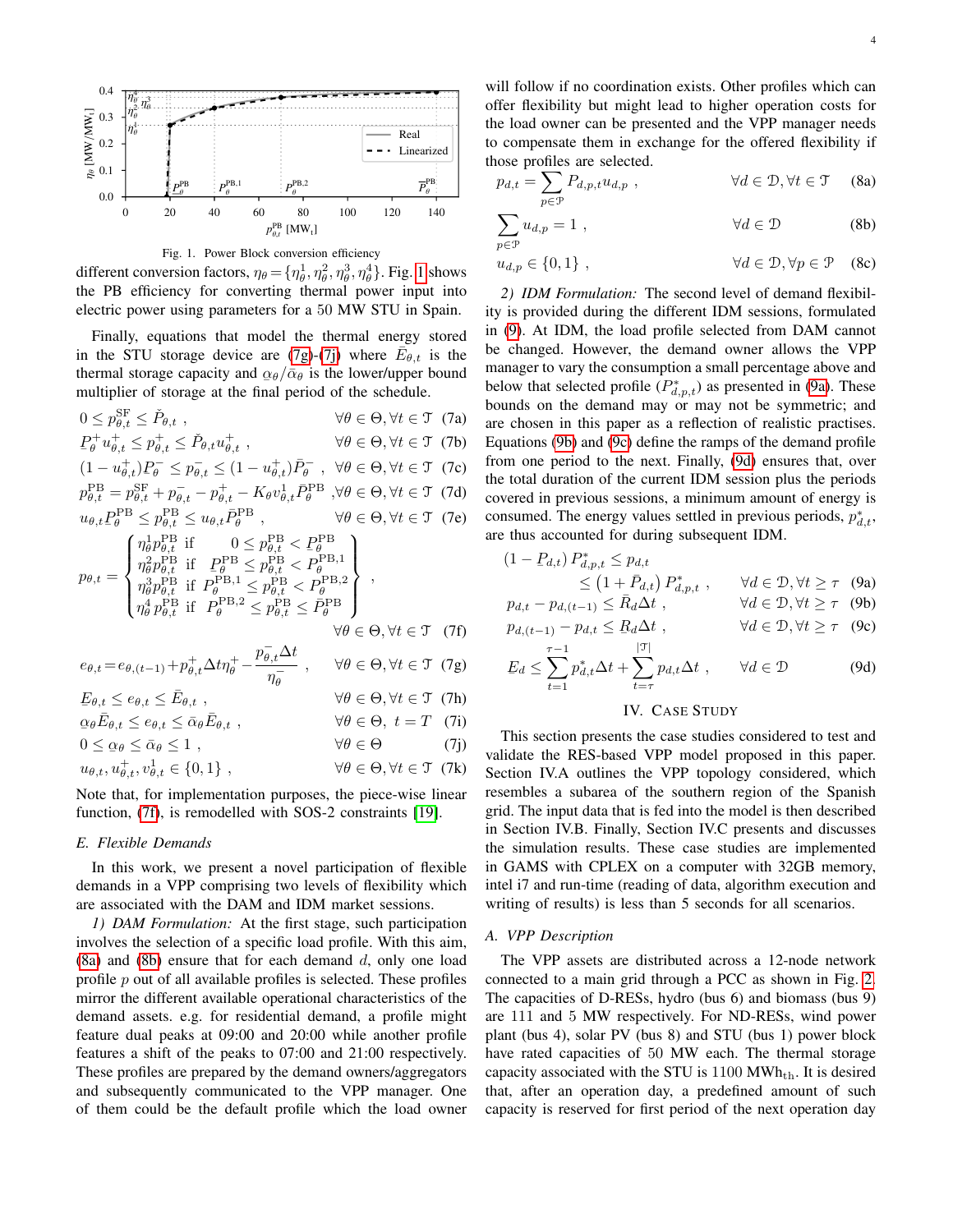

<span id="page-4-0"></span>Fig. 2. 12-node network for test cases

such that it might be used to capture some benefits of early high prices before another charging period begins (see eqs. [\(7i\)](#page-3-16) and [\(7j\)](#page-3-8)). Additionally, thermal storage can only be charged from the solar field and not from the main grid. The demands considered are industrial, airport and residential loads (buses 3, 9 and 12) with minimum daily consumption of 800, 580, and 600 MWh respectively. Three profiles are associated with each demand and total consumption for each profile is same.

# *B. Input Parameters*

A time horizon of 24 hours with an hourly timescale is utilized during DAM, while a subset of the 24 hours is used for each IDM session (see [\[14\]](#page-6-13)). The VPP has the possibility to supply its internal demand, partially or entirely, by buying energy from the main grid at the PCCs if needed. In our case, the maximum value of energy that the VPP can buy is 110 MWh. Furthermore, we make computations for different seasons and days based on historical data of actual and forecast profiles. Fig. [3](#page-4-1) shows estimated wind power output and irradiation levels in Southern Spain for a clear, sunny day in March 2014 and a day with cloud covers in March 2018.

For demands, we show as example two of the three loads: airport (A) and residential (R) with three different profiles ('bc-basecase', 'ep-early peak', 'lp-late peak') in Fig. [4.](#page-4-2) While fictitious, the base profile replicates *default activities* of airport and residential electricity consumers while other profiles are designed to perform peak shifting around it. During IDM, the demand owner allows a 10% tolerance for demand movement over the selected profile at DAM.

In Fig [5,](#page-4-3) representative prices for DAM and all IDM sessions for both clear and cloudy days are presented.

# *C. Results*

To test the effectiveness of our model, we identify two operation strategies:



<span id="page-4-1"></span>Fig. 3. Forecasts for STU, WPP & PV generation on a clear and cloudy day

<span id="page-4-2"></span>

<span id="page-4-4"></span><span id="page-4-3"></span>Fig. 6. VPP benefits on different strategies

- Base case where generation or consumption units act individually (No Coordination).
- Coordinated VPP operation as formulated in Section [III.](#page-1-1)

First, we outline the benefits of the VPP strategic behaviour over the No Coordination case for the DAM and the first IDM session with a default load profile in both cases. Profit comparison between the days and the strategies is shown in Fig. [6.](#page-4-4) For the clear day, there is a 5% and 28% increase in the profits during DAM and IDM respectively when the VPP model is compared to the case without coordination. However, these profits are more significant during the cloudy day where the VPP outperforms the base case with 20% and 99% during DAM and IDM respectively.

To fully comprehend the effectiveness of the presented VPP model, we analyse the following scenarios in detail: firstly, a clear day with high wind power plant output, high irradiance level, and secondly, a day with intermittent cloud covers in the afternoon and low wind power output. Each of these two broad categorisations will be further examined under (a) Base case with default load profile (b) VPP with default load profile and (c) VPP with three load profiles at zero cost. Finally, we conduct an analysis to ascertain the behaviour of non-zero cost demand profiles on a clear day.

*1) Traded Power and Output of Assets on a Clear Day:* Fig. [7](#page-5-0) shows traded power on a clear day during DAM and all IDM sessions and Fig. [8](#page-5-1) depicts the expected behaviour of the different assets at DAM. The effect of coordination is evident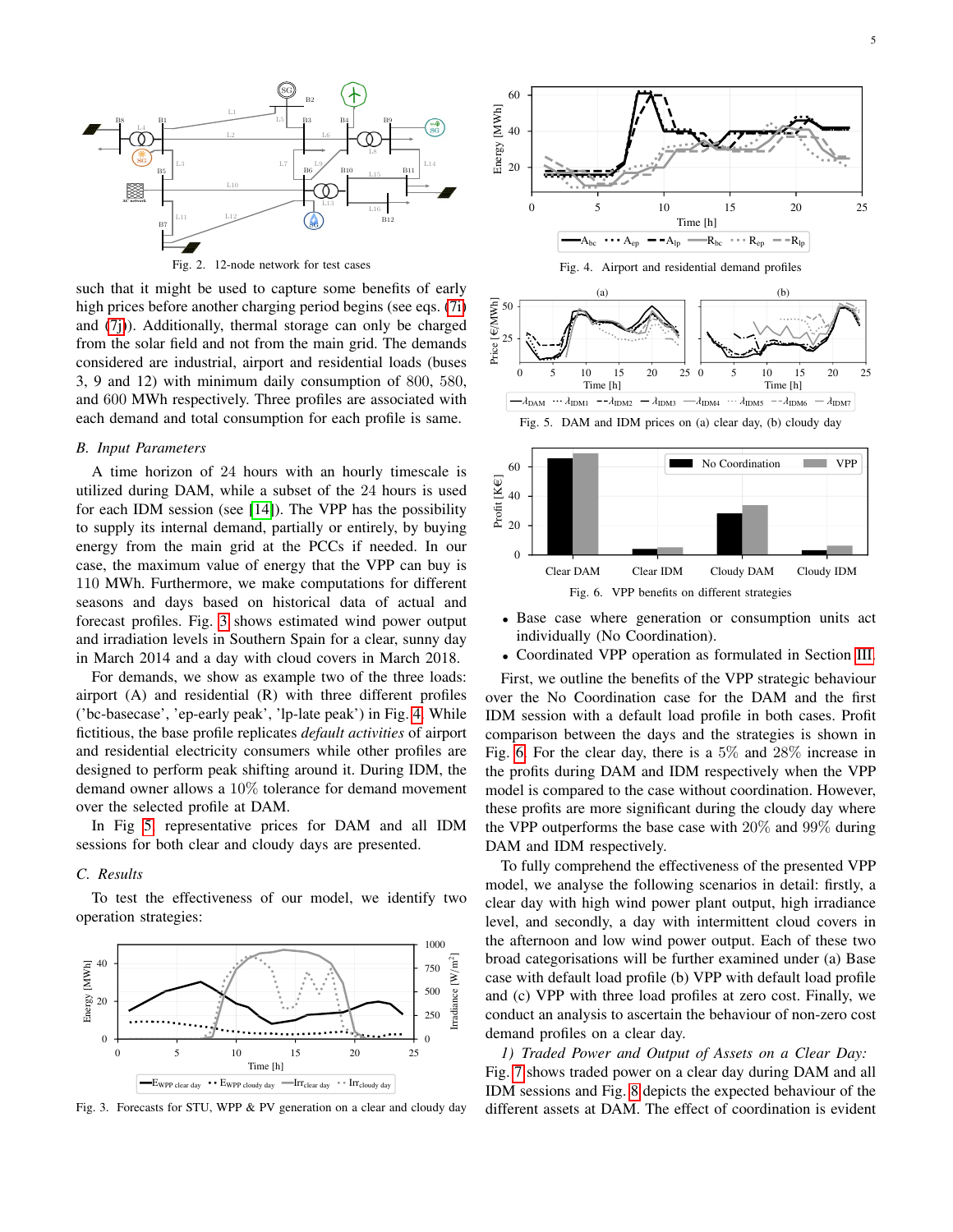

<span id="page-5-0"></span>Fig. 7. Traded power on a clear day at DAM & IDM in: (a) No Coordination, (b) VPP with default load profile, (c) VPP with three load profiles at zero cost



<span id="page-5-1"></span>Fig. 8. Output of assets at DAM on a clear day: (a) No Coordination, (b) VPP with default load profile, (c) VPP with three load profiles at zero cost

from the smoothing of the traded power curve from period 10h-16h in VPP compared with the base case. The differences arise largely due to proper synchronization of the STU with its storage and the biomass plant response to the market price. The low volume of energy traded in period 8h-9h coincide with very high demand and relatively low generation in the three cases. Moreover, in terms of benefits to the VPP, case (c) with three load profiles at zero cost has the highest profit because it leverages differences in the load shape and chooses the best profile to suit its objective. The residential early peak profile was selected in this instance while the basecases were used both for the industrial and airport demand.

For IDM participation, after updates to prices and output forecasts of ND-RES, the VPP manager (or owner of each asset in case of No Coordination) makes adjustments to DAM auctions and in most cases, prioritizes the ND-RES over the D-RES units. Additionally, most updates are made in the earlier IDM sessions as evidenced in Fig [7](#page-5-0) where there are no changes in offers made in IDM5 - IDM7.

*2) Traded Power and Output of Assets on a Cloudy Day:* The VPP behaves differently on a day with intermittent cloud covers in the afternoon. There are more activities during IDM as the forecasts of ND-RES are in flux as shown in Fig. [3.](#page-4-1) This uncertainties, however, are taken care of by the model as observed in Fig. [9](#page-6-19) (b) and Fig. [9](#page-6-19) (c) where IDM bids reflect their expected behavior. With respect to demand, the early peak profiles were selected for both industrial and residential demands whereas the base case was retained airport demand.

The comparative advantage of the VPP over base case was the operation of the STU at the early hours. The STU charged the thermal storage instead of delivering energy from solar field to PB at lower efficiency, and thereafter delivered it at high PB efficiency while also capturing the high prices towards the end of the day as shown in Fig. [10](#page-6-20) (b) and Fig. [10](#page-6-20) (c).

*3) Effects of Non-zero Cost on Demand Profile Choice:* Here, we provide a solution to the incentive structure for demand owners. The default load profile has zero cost because the demand owner follows it irrespective of other events. The VPP then decides what price to pay the demand owners for other profiles such that the VPP's benefits are not eroded.

In Table [I,](#page-5-2) the optimal choices of demand profiles are shown. Industrial and residential loads have the early peak and late peak as optimal profiles respectively. However, VPP manager is only willing to pay up to  $\text{E}320$ /day to the industrial load owner after which it is no more profitable for the VPP operation. In both of these demand cases, the industrial late peak profile is not profitable at all for the VPP and neither is the residential early peak profile. In the case of the airport load, there are more options for both the airport demand owner and the VPP manager. The early peak profile is profitable for the VPP manager as a cost up until  $\epsilon$ 500/day while the late peak profile is only profitable until  $\in$ 305/day.

<span id="page-5-2"></span>

| TABLE I<br>DEMAND PROFILE CHOICE AT NON-ZERO COSTS |                                                                 |            |                                                             |  |
|----------------------------------------------------|-----------------------------------------------------------------|------------|-------------------------------------------------------------|--|
| <b>Demand</b>                                      | <b>Basecase</b>                                                 | Early peak | Late peak                                                   |  |
| Industrial                                         | chosen when<br>$\cos t$ $\gtrsim$ $\frac{20}{\text{day}}$       | optimal    | x                                                           |  |
| Residential                                        | chosen when<br>$\cos t \geq \epsilon 180/\text{day}$            | x          | optimal                                                     |  |
| Airport                                            | chosen when<br>$\cos t \geq \text{\textsterling}500/\text{day}$ | optimal    | suboptimal - chosen<br>when $cost$ $\geq$ $\approx$ 305/day |  |

#### V. CONCLUSION

This paper presents a heterogeneous RES-based VPP that participates in energy markets. Coupled with standard models of dispatchable resources, improved formulations of flexible demand and concentrated solar thermal plant were introduced to describe the technical operation of the VPP units. A network constrained unit commitment model is thereafter utilized by the VPP to participate in market activities. The energy market chosen in our study is the Spanish market.